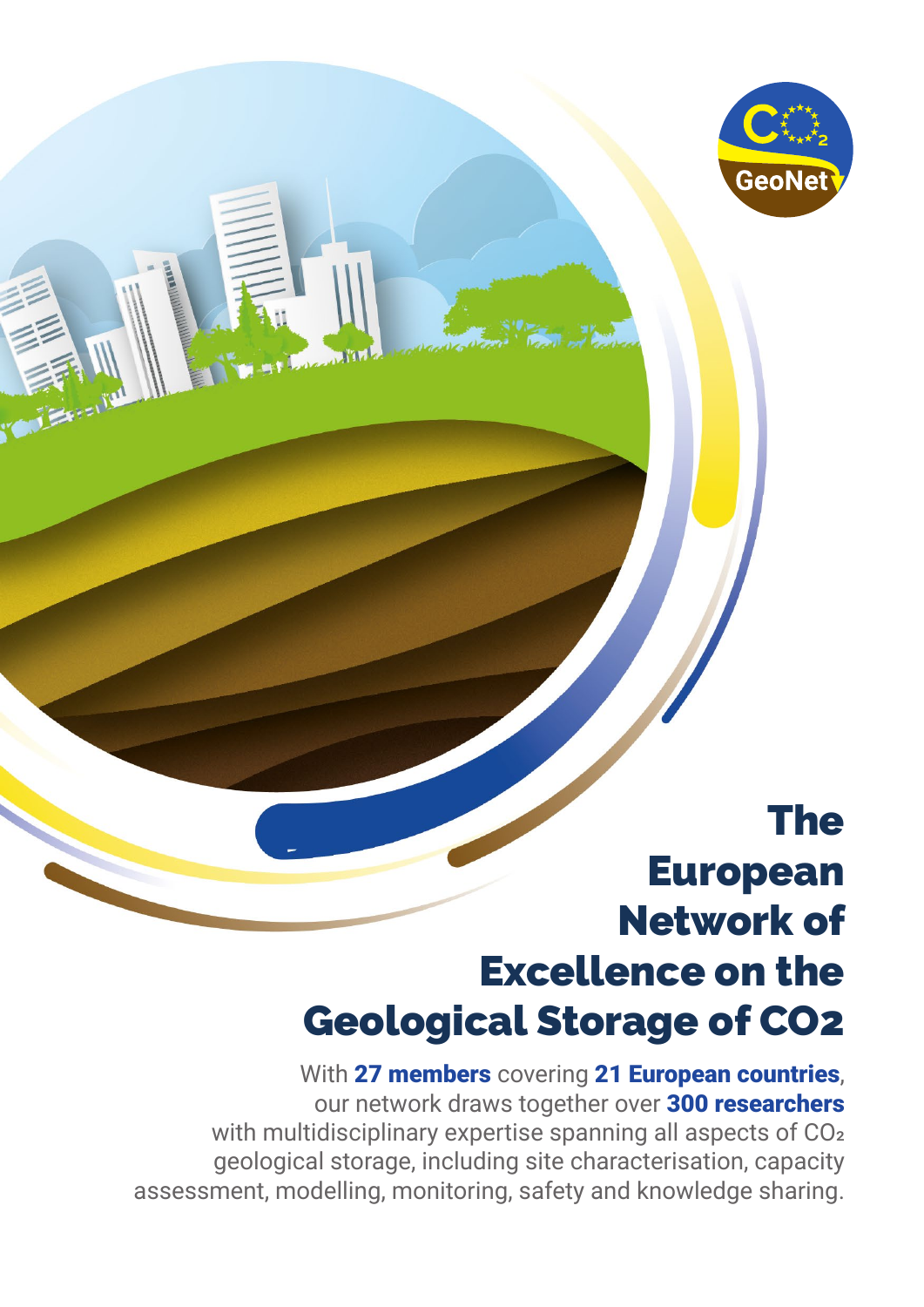### OUR **CONTRIBUTION**

#### accelerating the full-scale deployment of CO2 geological storage through:

- Expertise and experience
- CO<sub>2</sub> geological storage research
- Dialogue and exchange of ideas
- Impartial science-based advice
- Best practice and recommendations
- Input to policy and regulations

# ANNUAL OPEN FORUM

Join us in Venice for our annual CO2GeoNet Open Forum. The programme offers an update of recent research carried out amongst members, plus sharing of experience from projects across the world. The aim is to foster interaction between Europe's largest group of researchers on CO2 geological storage and CCS stakeholders, including regulators and decision makers, industrial stakeholders and CCS project operators.

> Launch of the ENOS EC H2020

Pan-European coverage (27 members, 21 countries) and broad expertise



### OUR ACTIVITIES & AMBITIONS



Produce and disseminate integrated scientific research results, contribute to the identification of knowledge gaps and be a hub for the formulation of new research targets



Provide impartial science-based advice for the European Union, industry, regulators, citizens and other stakeholders, and promote exchange of ideas



Promote the training of upcoming generations of scientists that will be needed for widespread deployment of CO2 storage



Facilitate the flow of CO2GeoNet's independent voice to a wide audience, creating a better understanding of CO<sub>2</sub> geological storage